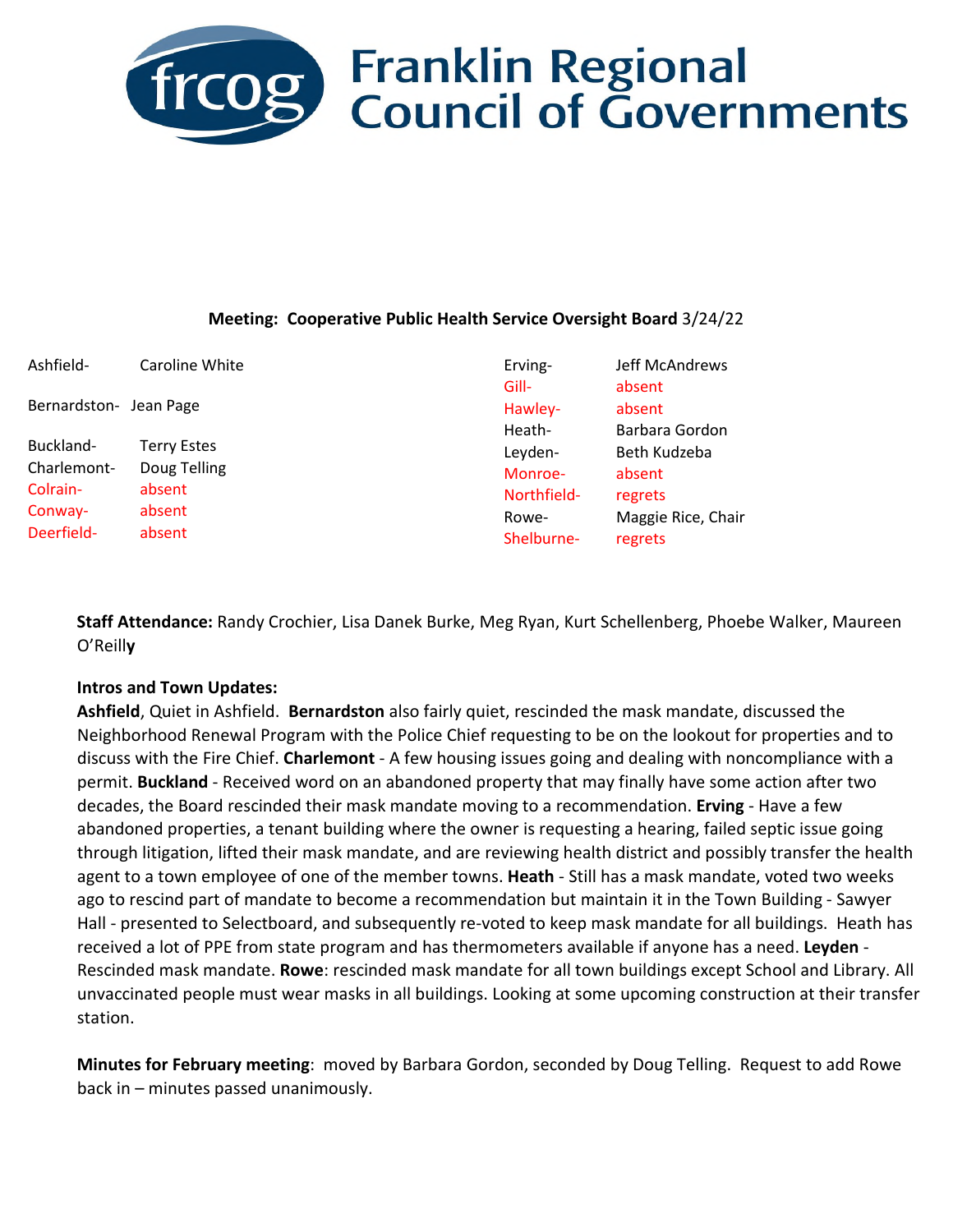## **Public Health Nursing Report:**

Walk-in Wellness Clinic Status Update/Nursing Outreach – current schedule of nurse visits was presented by Meg Ryan. The nurses are handing out antigen tests at these clinics and working to connect residents with services from the YMCA and LIfe Path, as well as their usual health condition consultation. Meg asked members to think about how to get the word out to people that nurses are in town. Reach out to Meg or Lisa with suggestions.

● Age Friendly update: Survey is closed! Now what? - Survey closed 3/11. Over 1900 responses. Paper copies are being entered. It will take 1-2 months to process the data with help from FRCOG's Nick Hathaway, Evaluation Coordinator for the Partnership For Youth, Mae Tanner, MPH student and member of the Charlemont BOH , and Lizzie Alwan from UMaSS. As the data is processed focus groups will be convened and interviews conducted to reach different underrepresented groups. An in depth report will be developed and used to drive the next phase. Meg also discussed a number of upcoming events where she will present on dementia topics.

● Testing Access - Stop the Spread is Closing on 3/31. Locally PCR testing is available in Deerfield MWF 10a-1p and at local pharmacies. A link was presented for any town that wants to set up a testing site in their town. Take home tests donated by MADPH are available at FRCOG or from one of the Nurses or Health Agents. Testing information is also available on the FRCOG website.

● COVID variants – Lisa White gave an update on the COVID BA.2 Omicron Subvariant in Massachusetts, from State Epi Katie Brown on 3/22 - state's surveillance indicates BA.2 is likely >50 % of cases, it is highly contagious but d/n seem to cause more severe disease and it is unpredictable if an how significantly will increase.

● Covid currently - Maureen provided a summary of current cases (51 cases across the CPHS district, Deerfield excluded) from March 1 -24 and the regional numbers are continuing to trend downward. Percent positivity has dropped from 2.27% to 1.64% over the past month in Franklin County.

**Communicating Public Health Messages to your Town's Residents** - Maureen provided an update of a new project to gain/update our understanding of vulnerable populations and reach residents - Asked BOH members to consider how we can reach your residents

Maureen asked BOH members to consider existing channels (town website/FB, newsletters, etc) and how residents get their information. Using these two, BOH to consider how to feasible reach their residents.

One vulnerable population identified across towns is elderly who do not use the internet. Specifically asked towns to consider these residents in outreach.

FRCOG will create content (300-500 word blurbs) for newsletters on topics and each will have an accompanying flyer. Content topics like ticks/rabies/arbovirus awareness, well/septic upkeep, age-friendly topics

● Goal is to have topics ready for towns around May (in May newsletters, etc)

Asked BOH for input on topics and how they want to reach their residents. Suggestion to include tech help options for older adults.

**Public Health Excellence Workplan:** Phoebe described the work that is required as part of the \$285K annual grant. This includes attending regular meetings, getting training, going through an assessment of our ability to meet the current state standards, developing a workplan and meeting a new state standard for local public health performance.